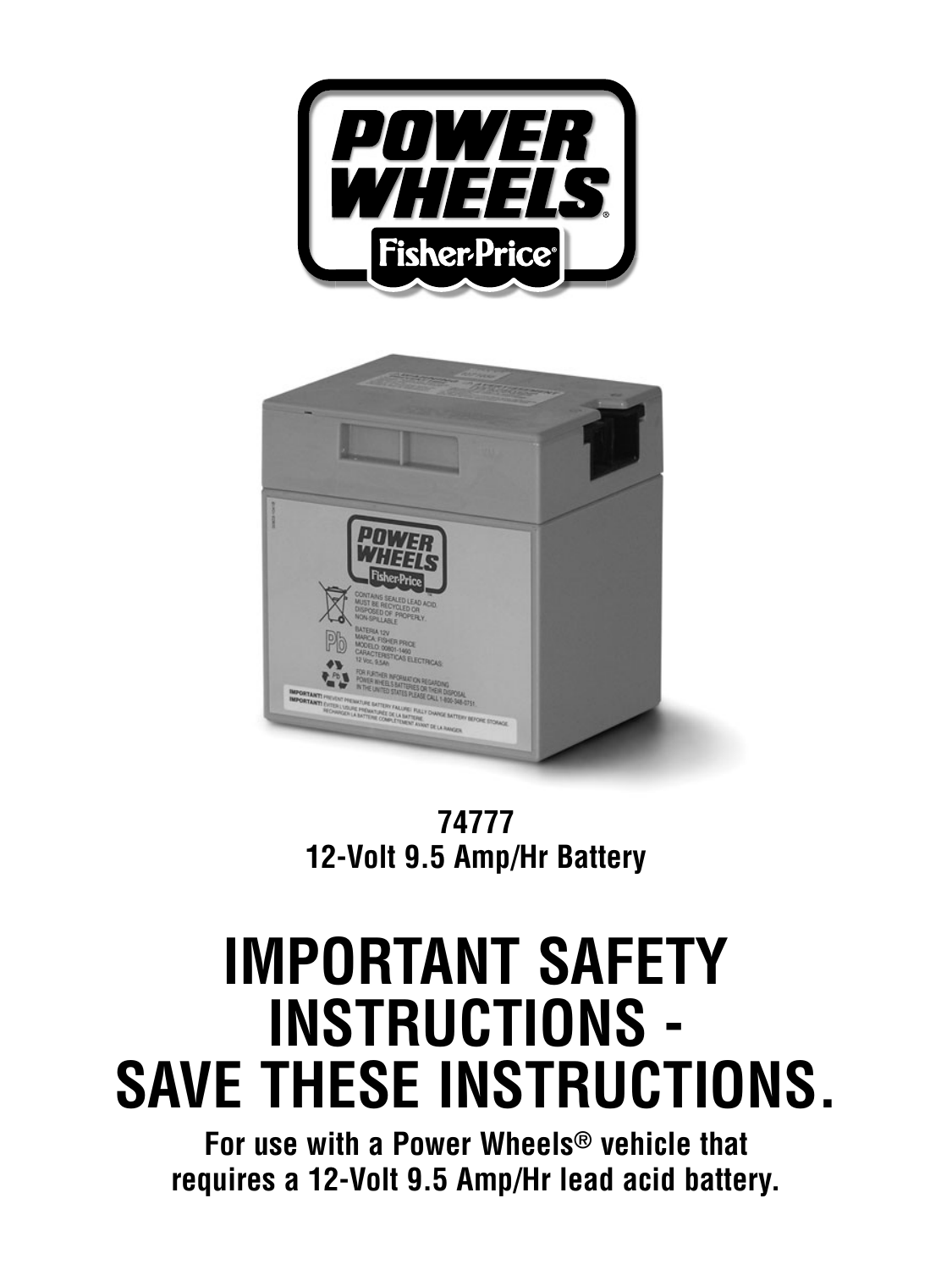# **WARNING**

### **ELECTRICAL HAZARD** • **PREVENT FIRE**

- Use of the wrong type battery or charger could cause a fire or explosion resulting in serious injury.
- Use of Power Wheels® components in products other than Power Wheels® vehicles could cause overheating, fire or explosion.
- The battery must be handled by adults only. The battery is heavy and contains sulfuric acid (electrolyte). Dropping the battery could result in serious injury.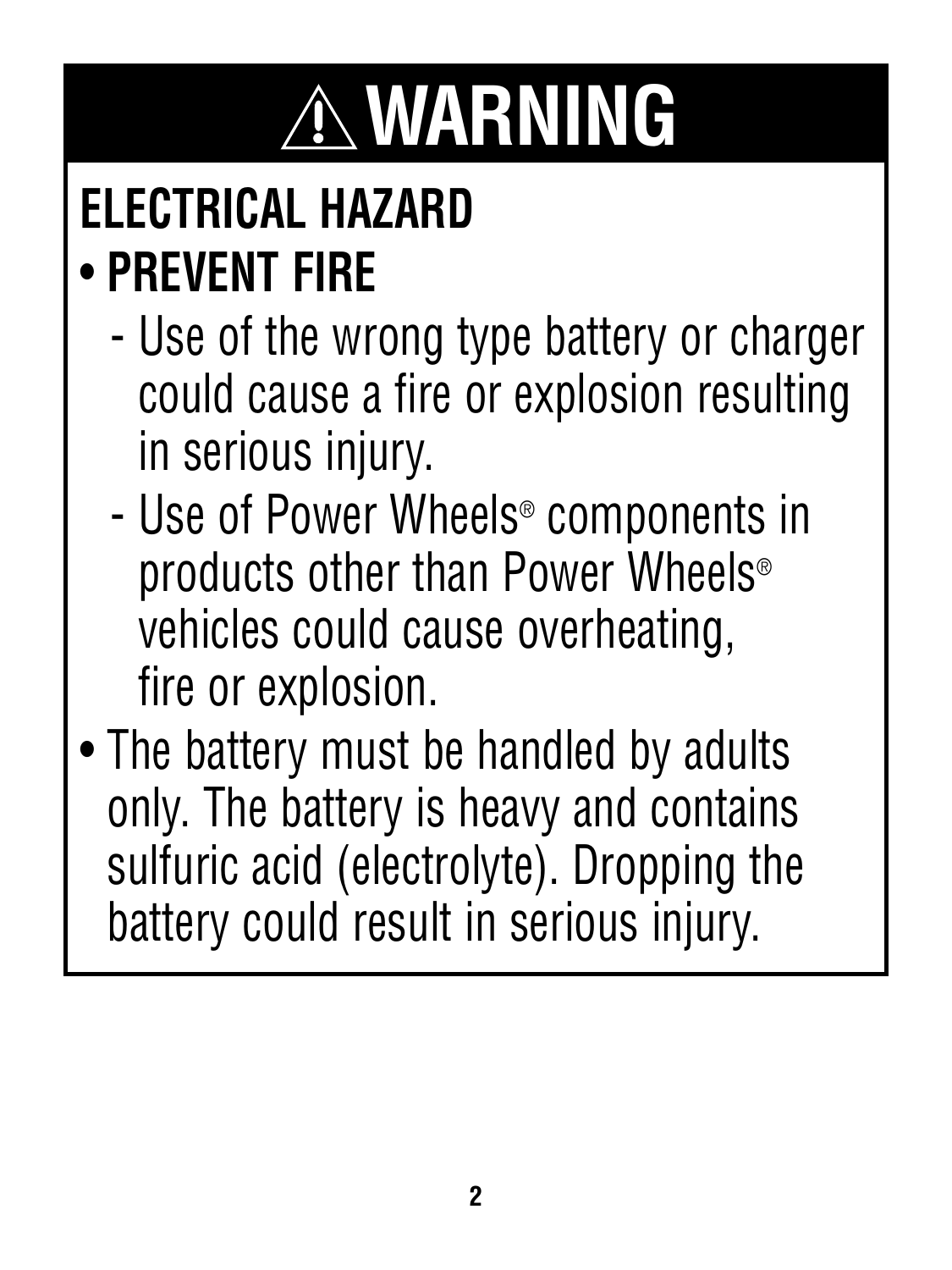# **WARNING**

- Never allow children to charge the battery. Battery charging must be done by adults only. A child could be injured by the electricity involved in charging the battery.
- Read the safety instructions on the battery.
- Examine the battery, charger and their connectors for excessive wear or damage each time you charge the battery. If damage or excessive wear is detected, do not use the charger or the battery until you have replaced the worn or damaged part.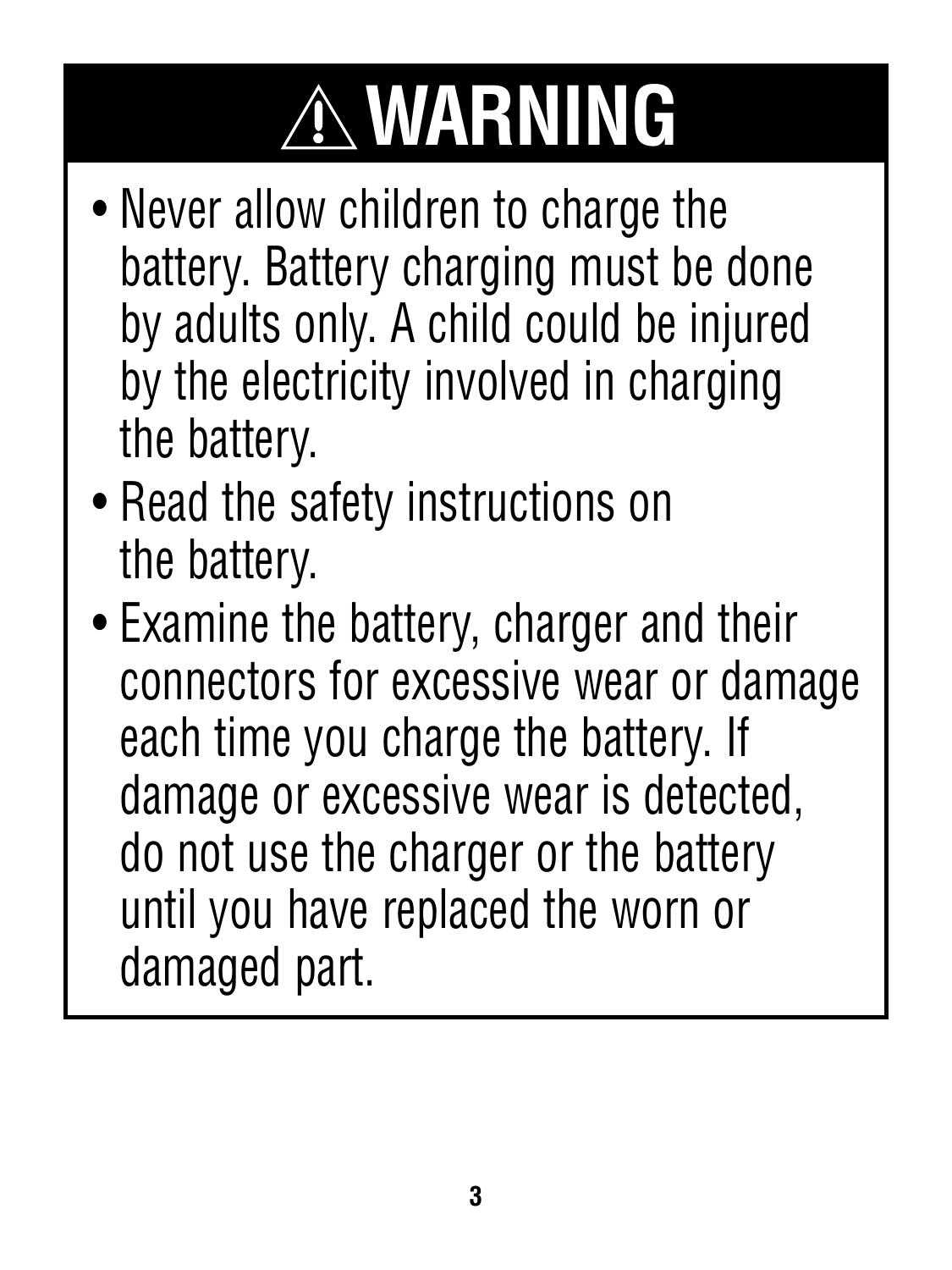### **IMPORTANT!**



**This battery is for use with a Power Wheels® 12-Volt 9.5 Amp/Hr vehicle. If the motor harness connector on your vehicle does not look like the one pictured here, do not use this battery. Call Power Wheels® Consumer Relations at 1-800-348-0751 for information.**

Only use the battery and charger recommended for your vehicle's power system. Refer to the Owner's Manual that came with your vehicle to determine the type of battery and charger you should use, or call Power Wheels® Consumer Relations toll-free at **1-800-348-0751**.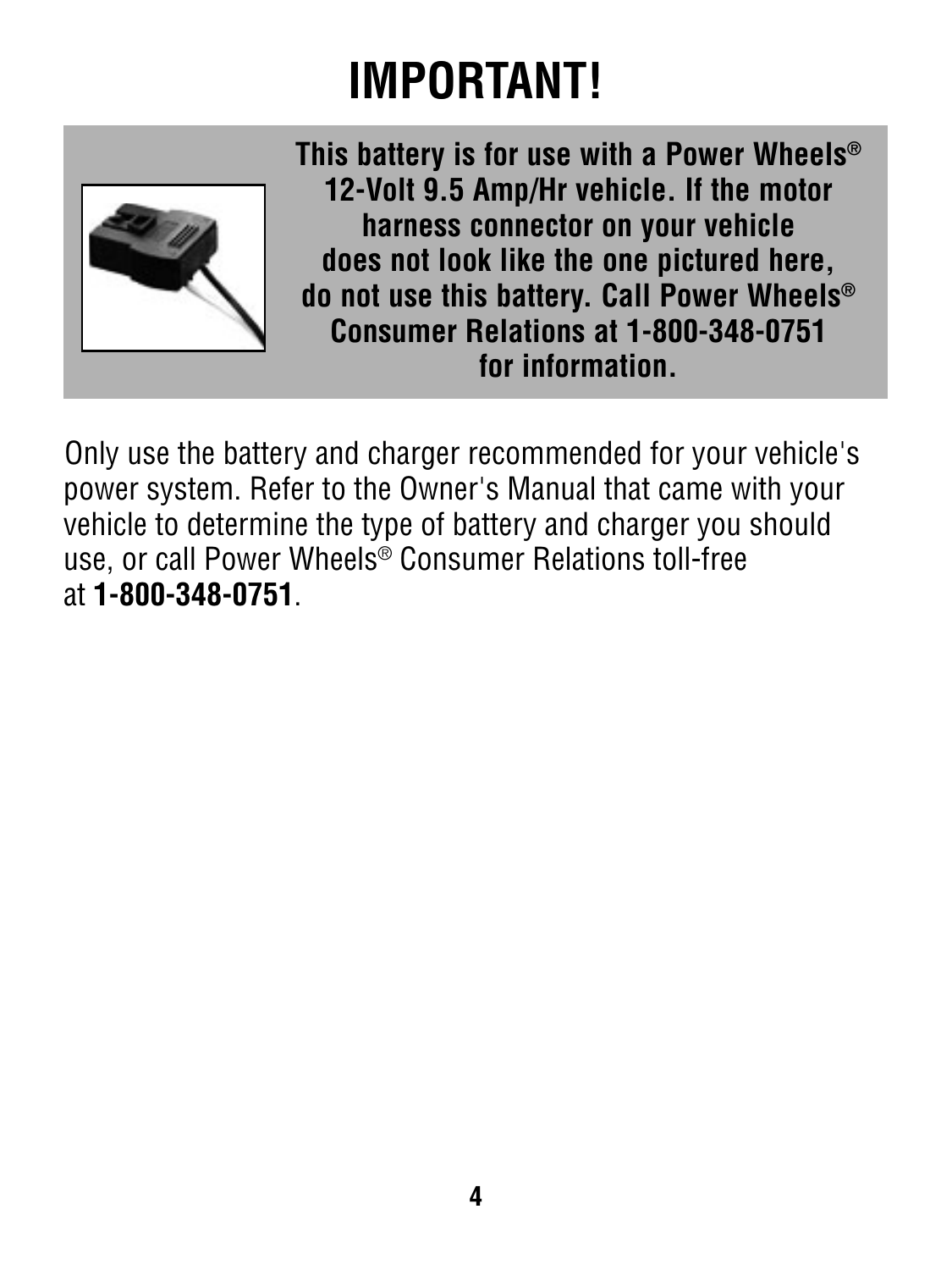# **CONSUMER INFORMATION**

- Please read this booklet before first-time use. Keep these instructions for future reference, as they contain important information.
- This product is not intended for children; it is for adult use only.
- **Your new battery must be charged for at least 18 hours before you use it in your vehicle for the first time. Do not charge the battery longer than 30 hours.** Overcharging or under-charging the battery may shorten battery life and decrease vehicle running time.
- After the initial charge, recharge the battery for at least 14 hours. Charge the battery after each use, regardless of how long the vehicle was used.
- Before charging the battery, examine the battery case for cracks and other damage which may cause sulfuric acid (electrolyte) to leak during the charging process. If damage is detected, do not charge the battery or use it in your vehicle. Battery acid is very corrosive and can cause severe damage to the surfaces it contacts.
- Do not charge the battery on a surface (such as a kitchen counter top) which could be damaged by the acid contained inside the battery. Take precautions to protect the surface on which you charge the battery. Charge the battery in a well-ventillated area.
- Do not short circuit the battery.
- The battery must be upright while charging.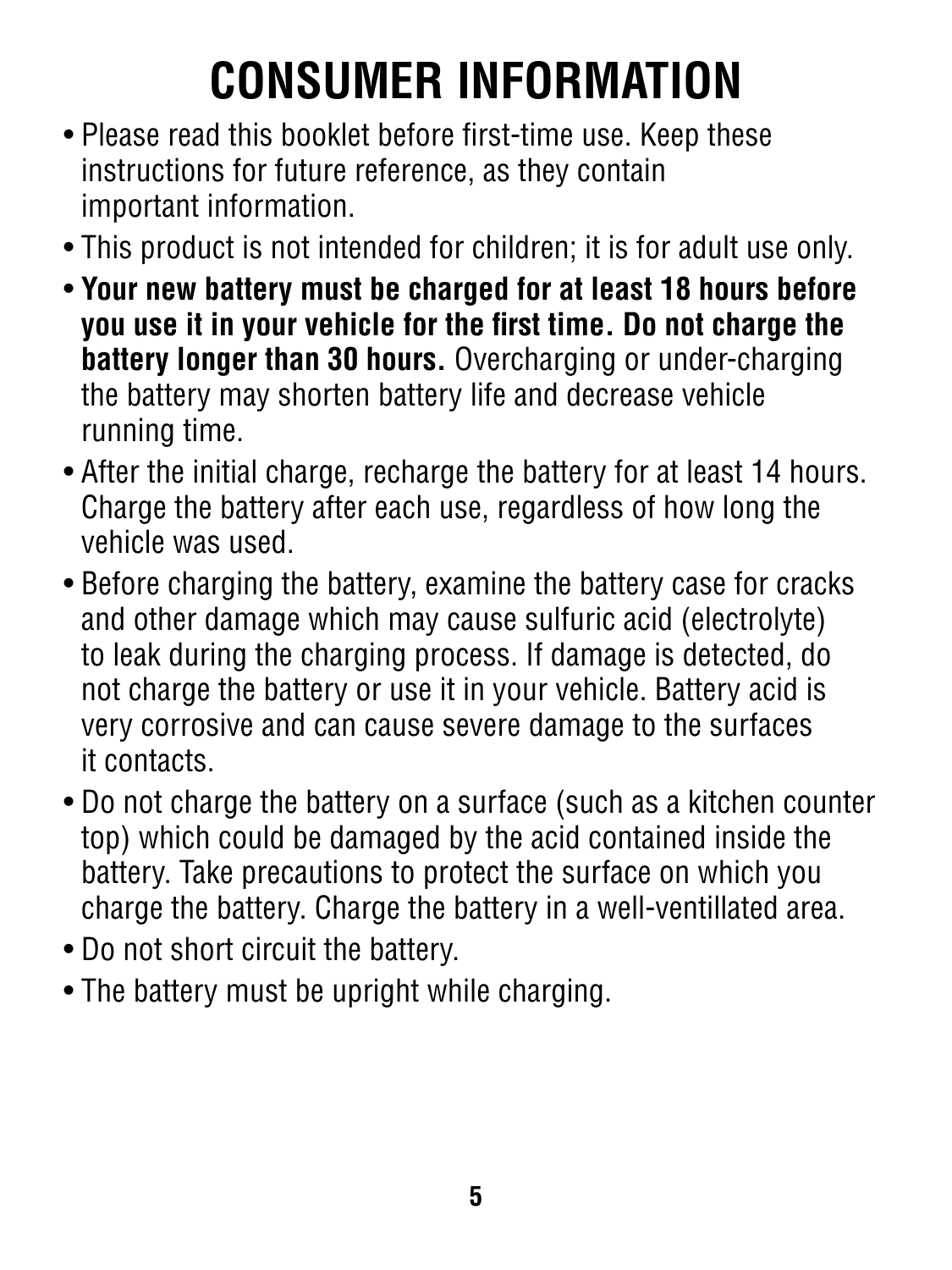

Fisher Price, Inc., a subsidiary of Mattel, Inc., East Aurora, NY 14052 U.S.A. ©2009 Mattel, Inc. All Rights Reserved. ® and ™ designate U.S. trademarks of Mattel, Inc.

#### **PRINTED IN TAIWAN 74777a-0920**

**6**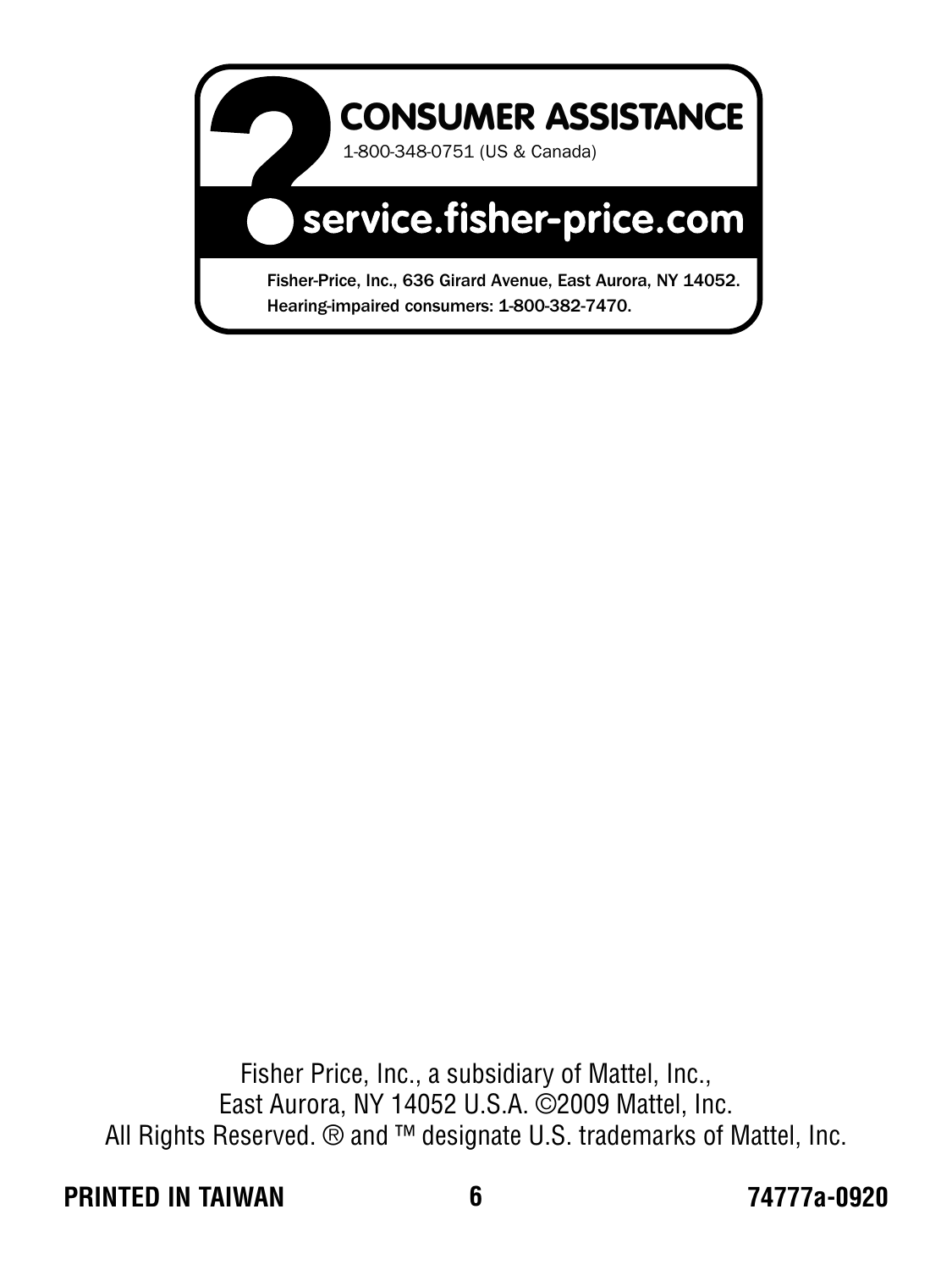#### **Charging the Battery**

- Your Power Wheels® 12 volt 9.5 Amp/Hr lead acid battery is equipped with a built-in thermal fuse. The thermal fuse is a self-resetting safety device which automatically "trips" and shuts down operation of the vehicle if the vehicle is overloaded or the driving conditions too severe. Once a fuse has "tripped", remove your foot from the pedal and wait approximately 25 seconds before operating the vehicle again. To avoid repeated automatic shut-downs, do not overload the vehicle by exceeding the maximum weight capacity or by towing anything behind the vehicle. Avoid severe driving conditions, such as driving up slopes or running into fixed objects, which can cause the wheels to stop spinning while power is still being supplied to the motors.
- If a thermal fuse in a battery continually trips under normal driving conditions, please contact your local Power Wheels® Authorized Service Center. For the location of the Authorized Service Center nearest to you, visit us on-line at **www.powerwheels.com,**  or call **1-800-348-0751.**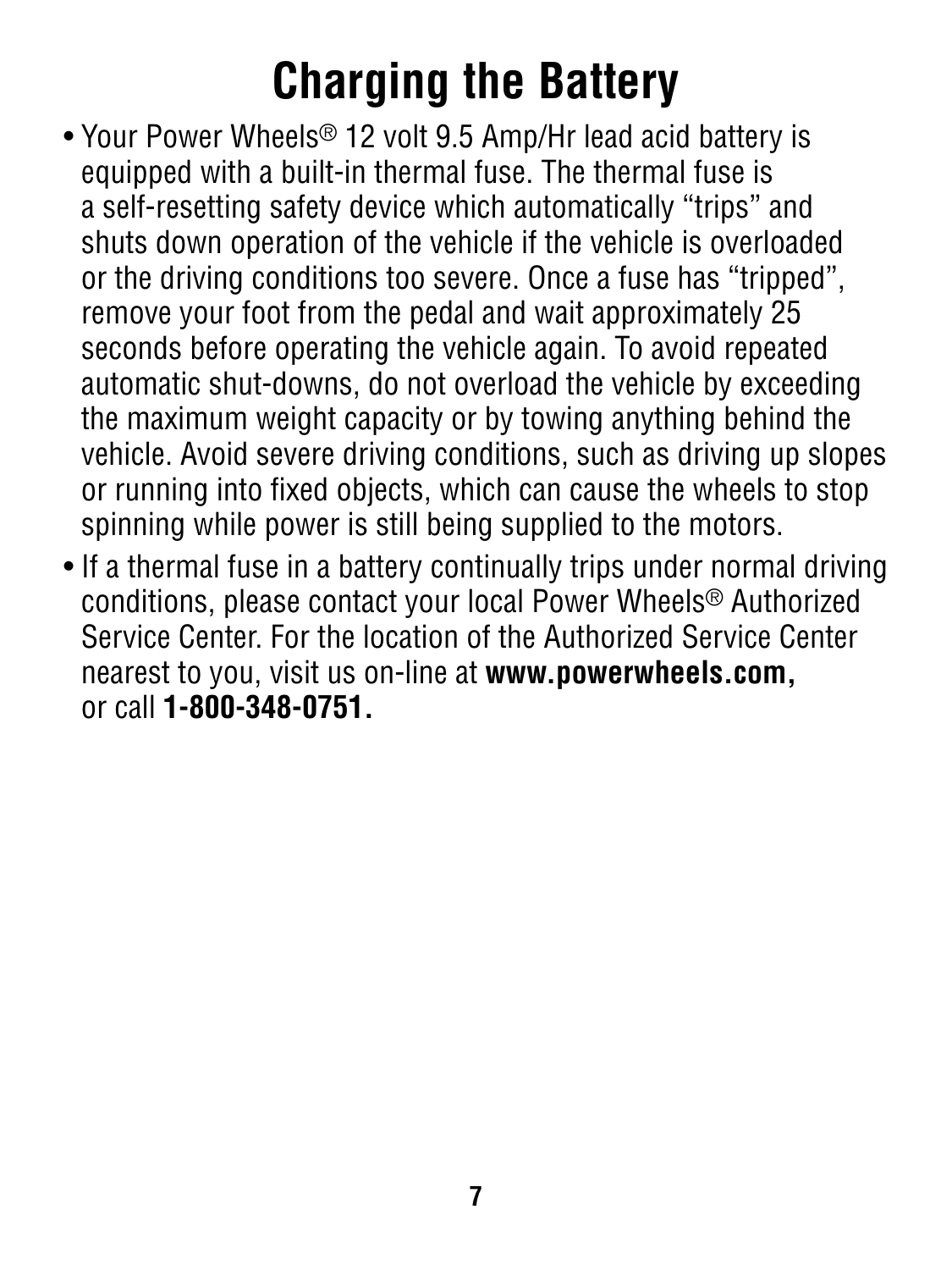## **Charging the Battery**

**Note:** This product does not include a charger. Please use the charger that was included with your Power Wheels® vehicle to charge the battery.



• Plug the charger connector into the socket in the battery.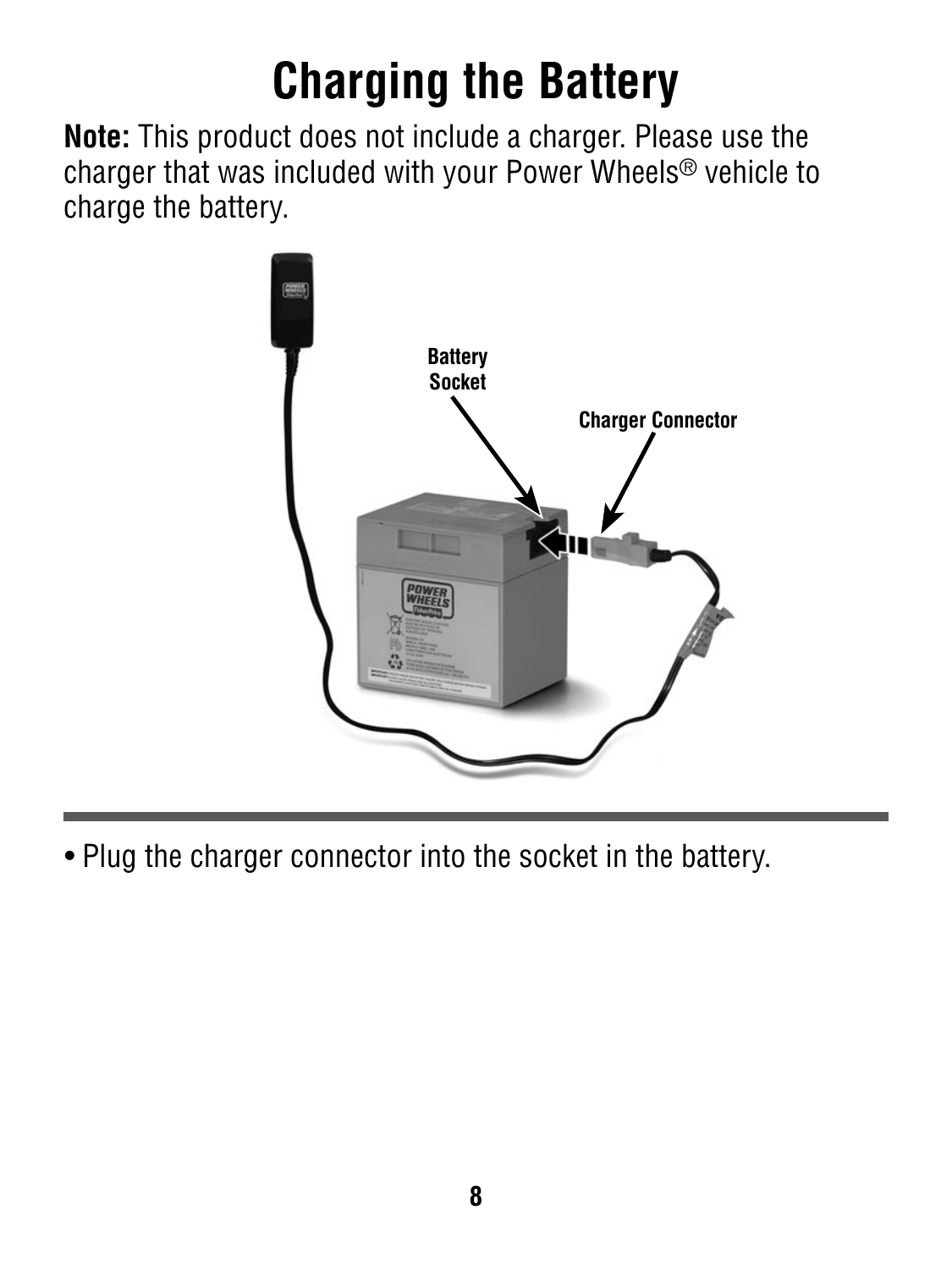## **Charging the Battery**



• Plug the charger into a standard wall outlet.

**Note:** Use the charger only in a wall outlet. Do not plug the charger into a ceiling outlet. If power flow to the wall outlet is controlled by a switch, make sure the switch is ON.

- Before first time use, charge the battery for at least 18 hours. Never charge the battery longer than 30 hours.
- Recharge the battery after each use of your vehicle for at least 14 hours.
- Once the battery is charged, remove the charger connector from the battery socket. Unplug the charger from the wall outlet. The battery is now ready to be installed in your vehicle. Please refer to the vehicle Owner's Manual for instructions to install the battery in your vehicle.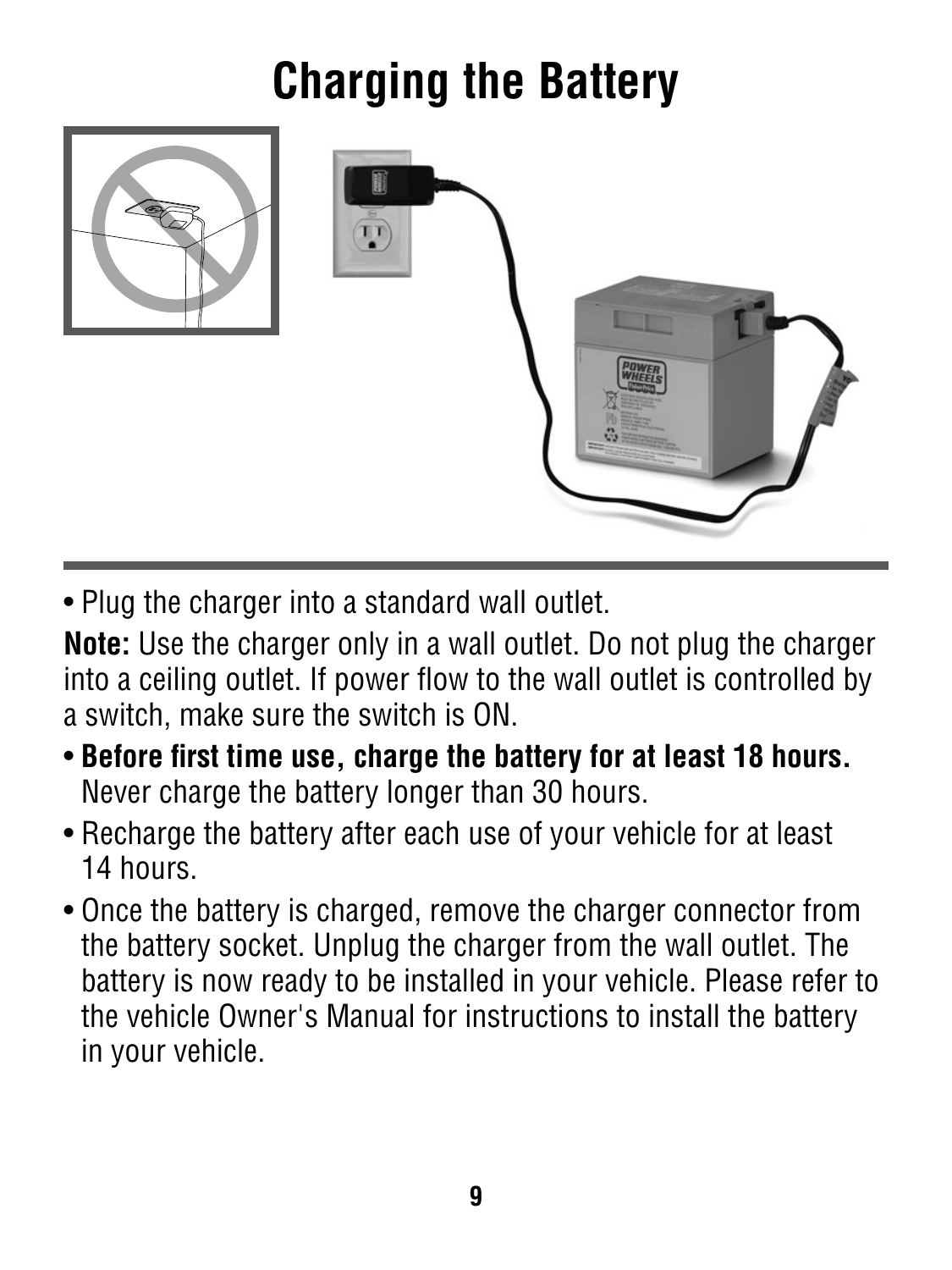#### **Care**

**If a battery leak develops,** avoid contact with the leaking acid and place the damaged battery in a plastic bag. Please refer to the information on the next page.

**If acid comes in contact with skin or eyes, flush with cool water** for at least 15 minutes and call a physician.

**If acid is internally ingested,** give water, milk of magnesia or egg whites immediately. Never give emetics or induce vomiting. Call a physician.

- Do not allow the battery to run down completely before charging.
- Charge the battery before storing the vehicle.
- Charge the battery at least once per month, even if the vehicle has not been used.
- Leaving the battery in a discharged condition will ruin it.
- Always remove an exhausted battery from the vehicle. Battery leakage and corrosion can damage the vehicle.
- Do not store the battery on a surface (such as kitchen countertops) which could be damaged by the acid contained inside the battery. Take precautions to protect the surface on which you store the battery.
- Do not store the battery in temperatures above 75° F or below -10° F.
- Examine the battery, charger and their connectors for excessive wear or damage each time you charge the battery. If damage is detected, do not use the charger or the battery until you have replaced the worn or damaged part.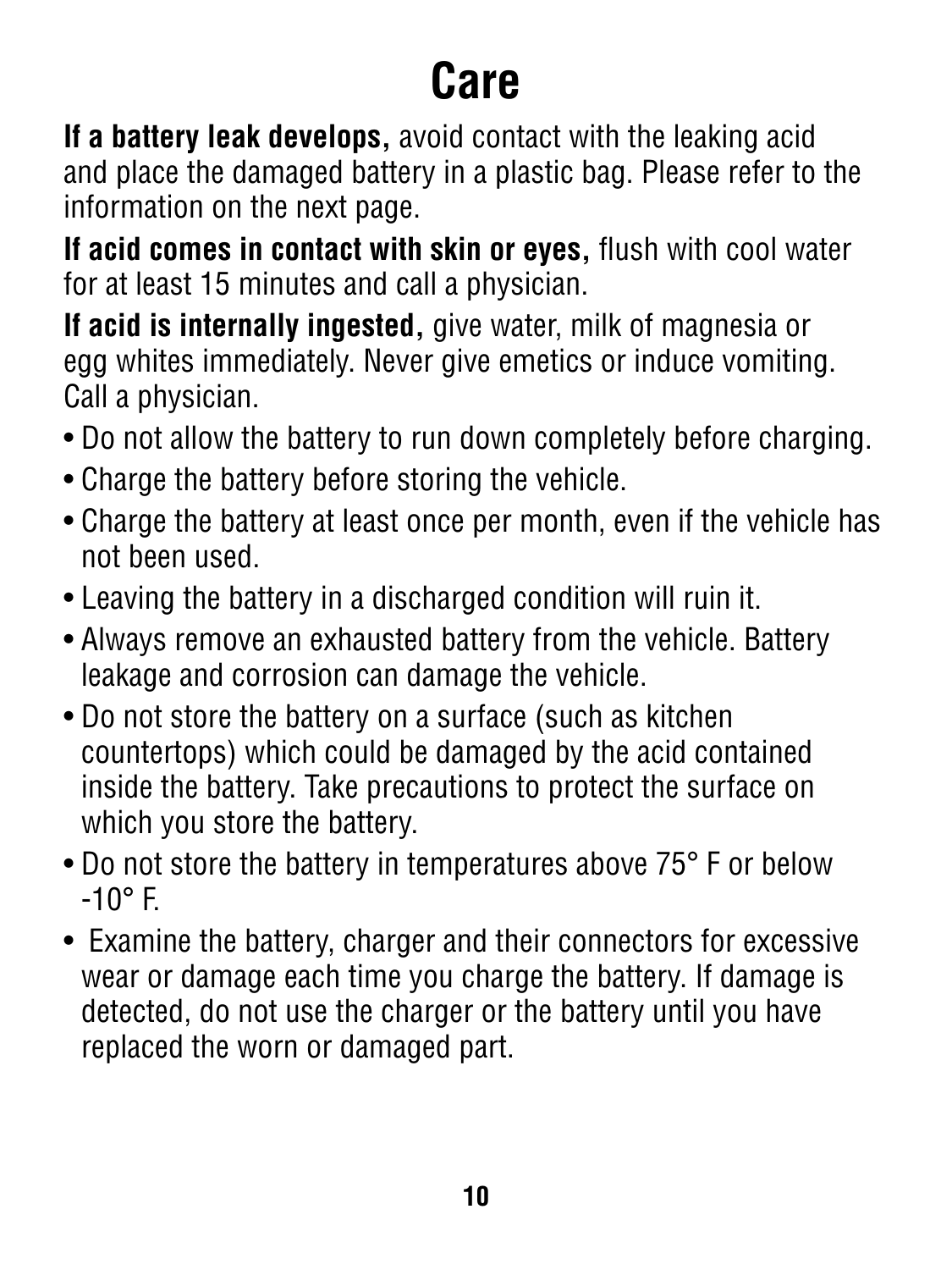#### **Battery Disposal**



- Your Power Wheels® battery is a non-spillable sealed lead-acid battery. It must be recycled or disposed of in an environmentally sound manner.
- Do not dispose of a lead-acid battery in a fire. The battery may explode or leak.
- Do not dispose of a lead-acid battery in your regular, household trash. The incineration, landfilling or mixing of sealed lead-acid batteries with household trash is prohibited by law in most areas.
- Protect the environment by not disposing of this product with household waste (2002/96/EC). Check your local authority for recycling advice and facilities (Europe only).
- Return an exhausted battery to a federal or state approved lead-acid battery recycler, such as a Power Wheels® authorized service center or a local seller of automotive batteries. For the authorized service center location nearest to you, please visit us on-line at **www.powerwheels.com** or call **1-800-348-0751**. Contact your local waste management officials for other information regarding the environmentally sound collection, recycling and disposal of lead-acid batteries. If you live in the State of Florida or the State of Minnesota, it is prohibited by law for anyone to throw away lead-acid batteries in the municipal waste stream.